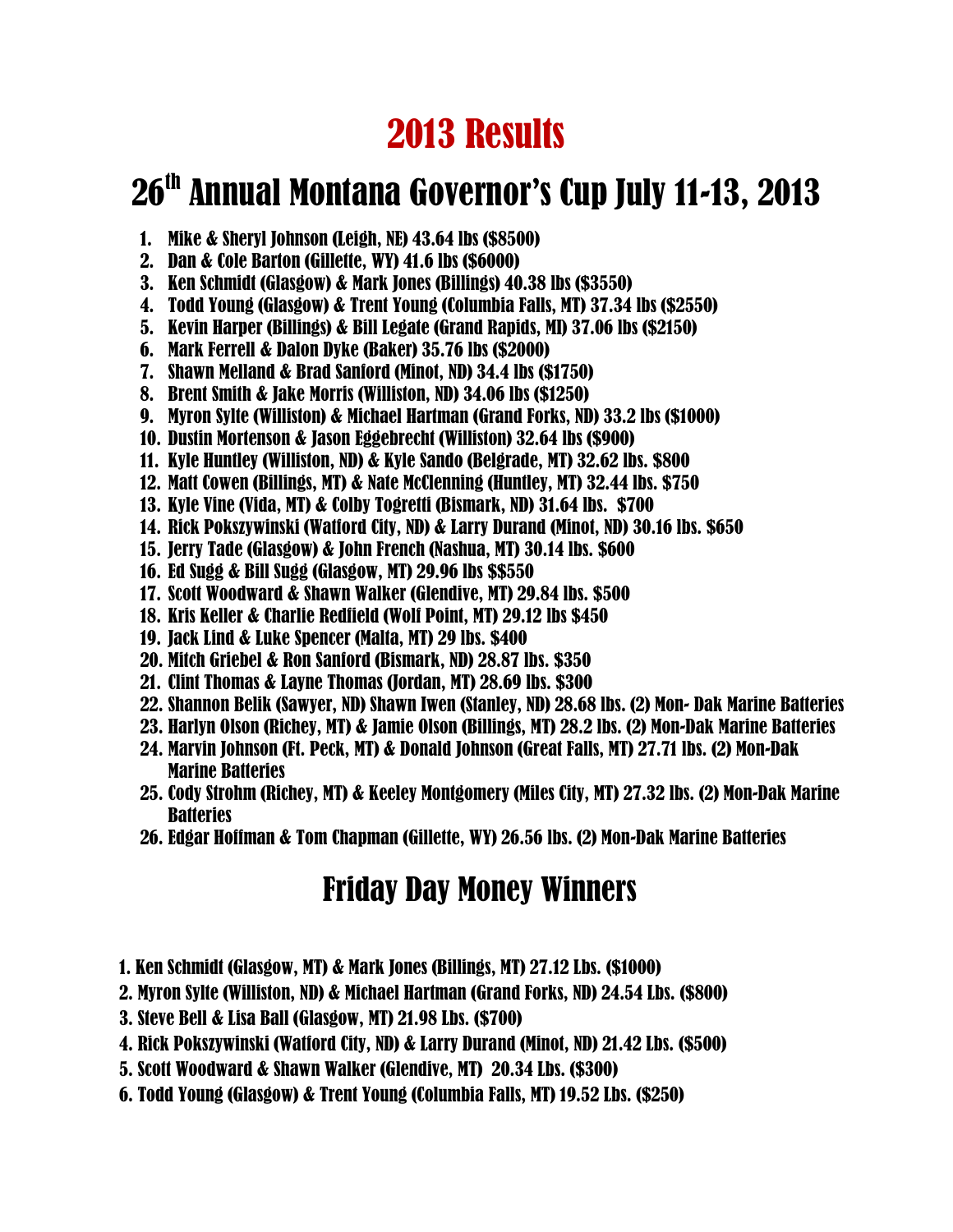- 7. Mike Johnson & Cheryl Johnson (Leigh, NE) 19.24 Lbs. (\$225)
- 8. Ray Glasoe (Glasgow, MT) & Rodney Glasoe (Nashua, MT) 18.96 Lbs. (\$200)
- 9. Kyle Huntley (Williston, ND) & Kyle Sando (Belgrade, MT) 18.56 Lbs. (\$175)
- 10. Dave Burg (Williston, ND) & Kevin Miller (Glasgow, MT) 17.92 Lbs. (\$150)
- 11. Brennan Simpson & Audie Simpson (Saco, MT) 17.32 Lbs. (\$125)
- 12. Clint & Layne Thomas (Jordan, MT) 17.18 Lbs. (\$100)
- 13. Kevin Harper, (Billings, MT) & Bill Legate (Grand Rapids, MI) 16.74 Lbs. (\$100)
- 14. Mitch Griebel (Glasgow, MT) & Ron Sanford (Bismark, ND) 16.54 Lbs. (\$100)
- 15. Matt Cowen (Billings, MT) & Nate McClenning (Huntley, MT) 15.90 Lbs. (\$100)
- 16. Jill Meiers & Bob Meiers (Glasgow, MT) 15.80 Lbs. (\$75)
- 17. Steve Harada (Wolf Point, MT) & Traci Harada (Ft. Peck) 15.78 Lbs. (\$50)
- 18. John Ferguson & Derrik Sonsalla (Parshall, ND) 15.58 Lbs. (\$50)
- 18. Crow Crawford & Bryce Kauffman (Glasgow, MT) 15.58 Lbs. (\$50)
- 20. Bruce Riggin (Glasgow, MT) & Chris Wallem (Sidney, MT) 15.52 Lbs. (\$50)

### Friday's Big Fish

### Walleye

- 1. #83 Brennan Simpson & Audie Simpson (\$1,140)
- 2. #110 Myron Sylte & Michael Hartman (\$684)
- 3. #60 Steve Bell & Lisa Ball (\$456)

# Northern

- 1. #28 Dave George & Chris George 40.5 Inches (\$728) TIE
- 1. #97 Cody Dix & Jerrett Braaten 40.5 Inches (\$728) TIE
- 2. #41 Cole Wirth & Dicki Wing 37 Inches (\$182) TIE
- 2. #107 Luckie Bethel & John Stoller 37 Inches (\$182) TIE

### Saturday Day Money Winners

- 1. Dan and Cole Barton (Gillette, WY) 29.06 lbs (\$1000)
- 2. Mike and Sheryl Johnson (Leigh, NE) 24.4 lbs (\$800)
- 3. Mark Ferrell and Dalon Dyke (Baker) 21.58 lbs (\$700)
- 4. Marvin Johnson (Fort Peck) and Donald Johnson (Great Falls) 20.8 lbs (\$500)
- 5. Kevin Harper (Billings) and Bill Legate (Grand Rapids, MI) 20.32 lbs (\$300)
- 6. Brent Smith and Jake Morris (Williston, ND) 20.1 lbs (\$250)
- 7. Shannon Belik (Sawyer, ND) and Shawn Iwen (Stanley, ND) 20.04 lbs (\$225)
- 8. Shawn Melland and Brad Sanford (Minot, ND) 19.8 lbs (\$200)
- 9. Kyle Vine (Vida, MT) and Colby Togretti (Bismarck, ND) 18.56 lbs (\$175)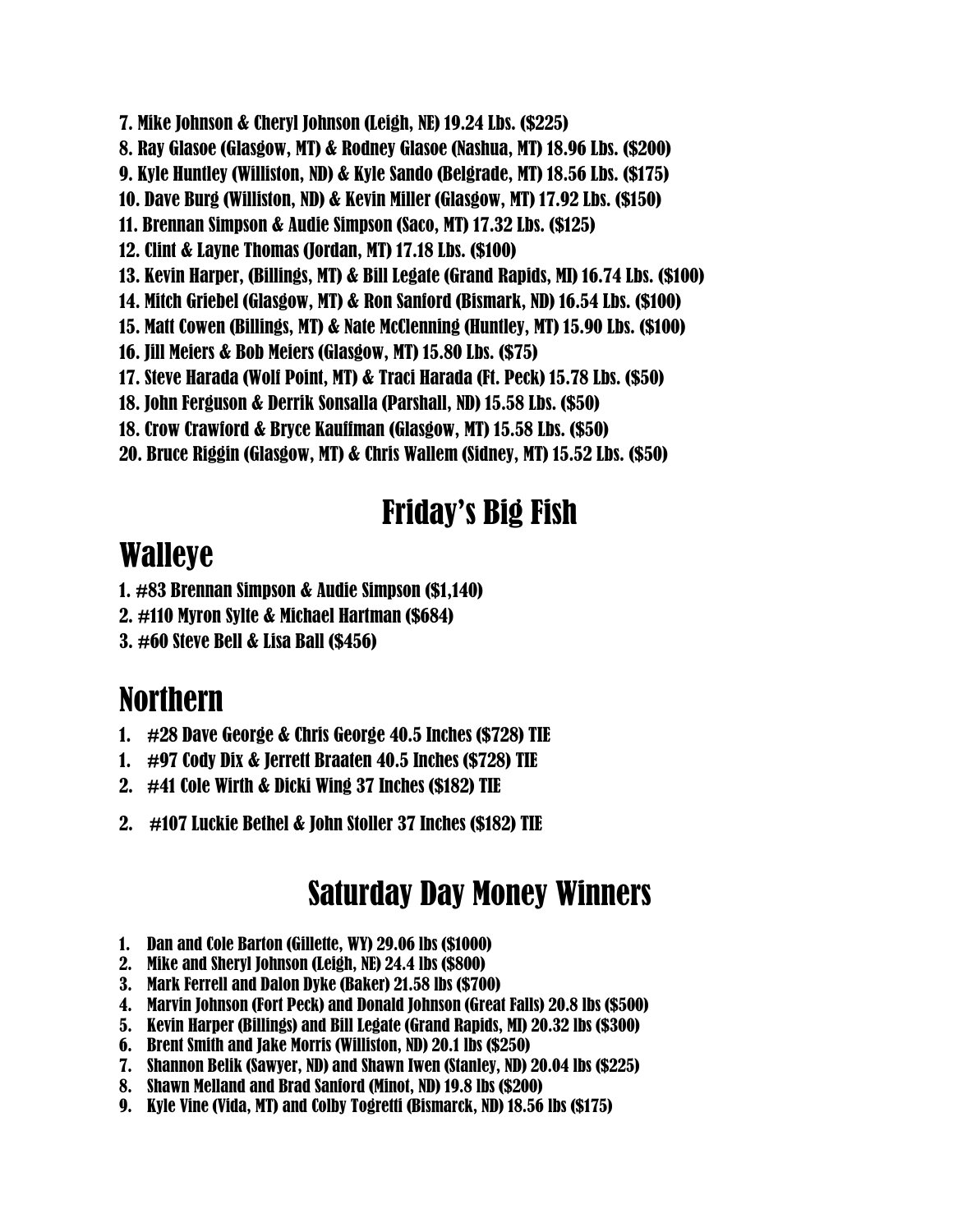- 10. Todd Young (Glasgow, MT) and Trent Young (Columbia Falls, MT) 17.82 Lbs (\$150)
- 11. Dustin Mortenson (Williston, ND) & Jason Eggebrecht 17.8Lbs (\$125)
- 12. Kris Keller & chrlie Redfield (Wolf Point, MT) 16.76 Lbs. (\$100)
- 13. Matt Cowen (Billings, MT) & Nate McClenning (Huntley, MT) 16.54 Lbs. (\$100)
- 14. Andy Hicks & Steve Schindler (Glasgow, MT) 15.85 Lbs. (\$100)
- 15. Michael Herman (Miles City, MT) & Richard Herman (Terry, MT) 15.36 Lbs. (\$100)
- 16. Jack Lind (Malta, MT) & Luke Spencer 15.36 Lbs. (\$75)
- 17. Ed Sugg & Bill Sugg (Glagow, MT) 14.84 Lbs. (\$50)
- 18. Jerry Tade (Glagsow, MT) John French (Nashua, MT) 14.78 Lbs (\$50)
- 19. Todd Dooley (Sidney, MT) & Randy Hurst (Fairview, MT) 14.42 Lbs. (\$50)
- 20. Randy Wilke (Helena, MT) & Pat Barnes (Jordan, MT) 14.36 Lbs. (\$50)

### Saturday's Big Fish

#### Walleye

- $1^\text{st}$  #98 Dan and Cole Barton (Gillette, WY) 12.7 lbs. (\$912) TIE
- 1st  $\#$ 15 Shawn Melland and Brad Sanford (Minot, ND) 12.7 lbs. (\$912) TIE
- $2^{\text{\tiny{nd}}}$  #9 Mike and Sheryl Johnson (Leigh, NE) 12.38 lbs (\$456)

### Northern

- 1. #108 Paul McColly (Hinsdale, MT) and Andrew Malmend (Saco, MT) 39.5 Inches (\$900)
- 2. #94 Ryan McNary and Karl Merk (Williston, ND) 38 Inches (\$540)
- 3. #31 Landon Holte (Fort Peck) and Casey Holte (Mandan, ND) 35 Inches (\$180)
- 3. #110 Myron Sylte (Williston, ND) and Michael Hartman (Grand Forks, ND) 35 Inches (\$180)

#### 2013 Governor's Team

- 1.  $\#9$  Mike and Sheryl Johnson, Nebraska (1st Overall)
- 2.  $\#30$  Bill Legate and Kevin Harper, Michigan (5<sup>th</sup> Overall)

#### Zero to Hero

#### Sponsored by Glasgow/Ft. Peck Chapter Walleyes Unlimited

1. Ole Komrosky (Malta, MT) & Doug Komrosky (Havre, MT) 8.24 lbs (\$200)